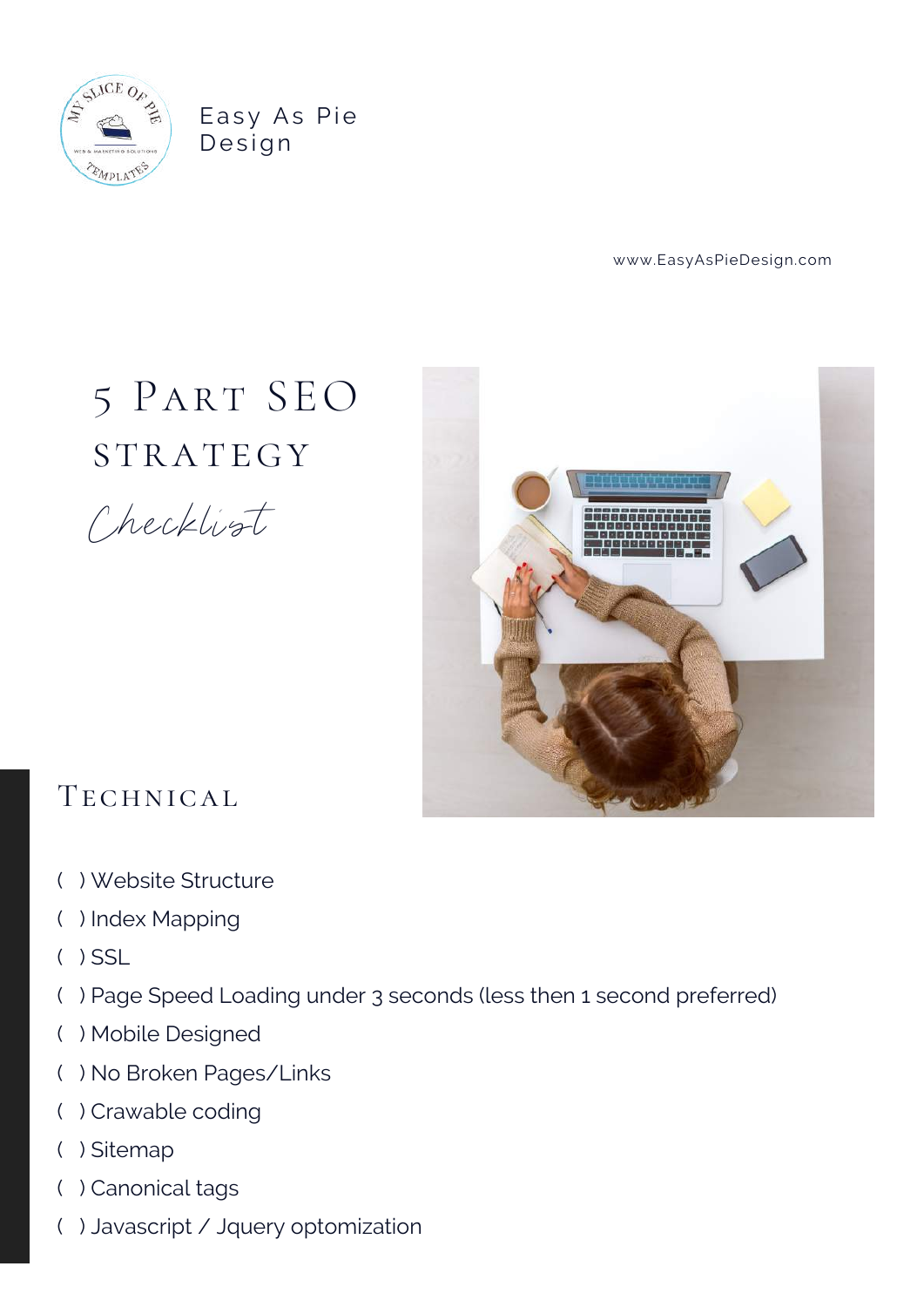

Easy As Pie D e s ign

www.EasyAsPieDesign.com

## ON PAGE

- ( ) Use short, descriptive URLs
- ( ) Social tags
- ( ) Meta Tags
- ( ) Outbound link strategies
- ( ) Image Alt tags/Text
- ( ) Naming scheme
- ( ) Add internal links
- ( ) Solve the reader's problem
- ( ) Subheadings
- ( ) Break things up with images
- ( ) Content Audit
- ( ) Add a table of contents

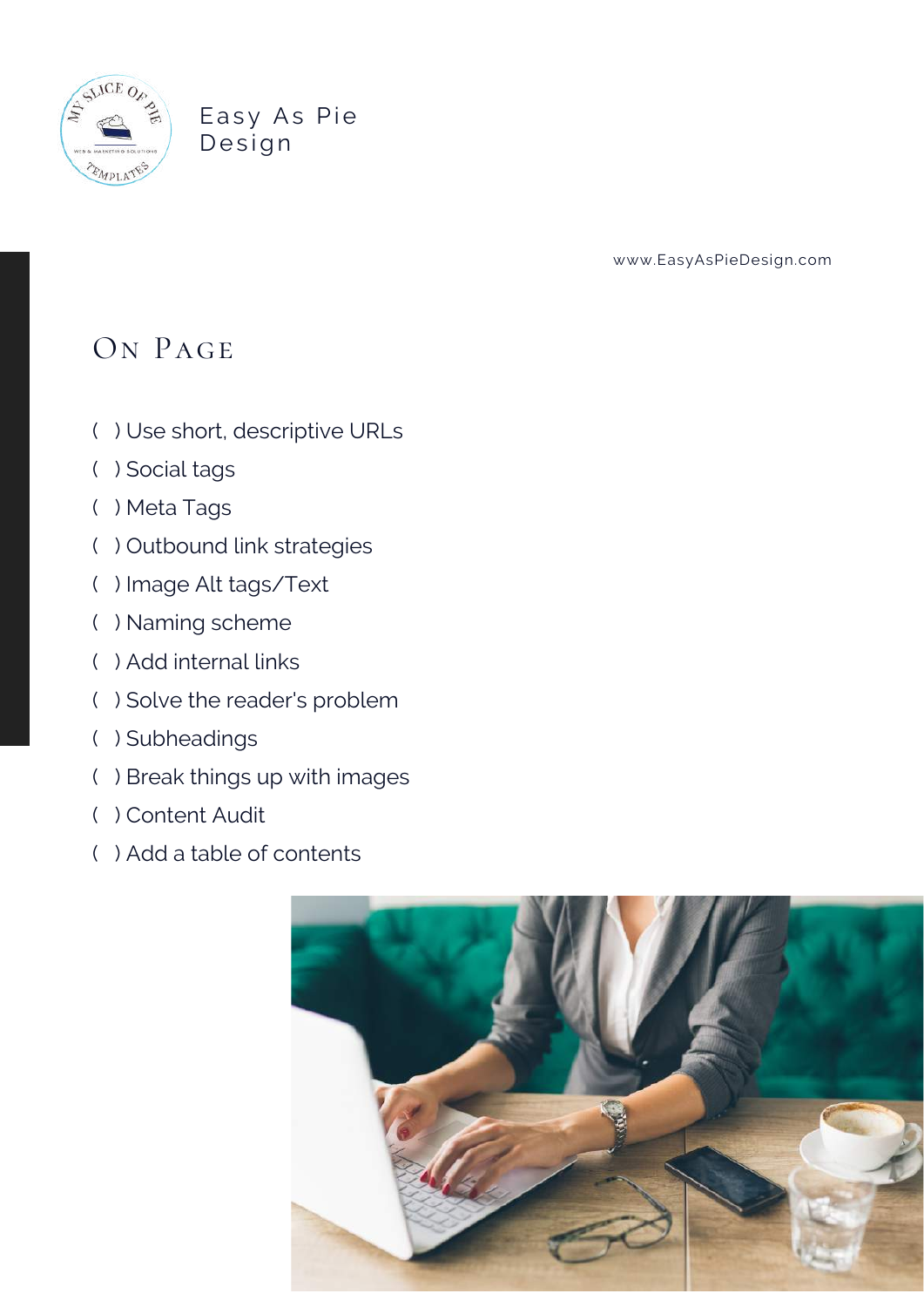

Easy As Pie Design

www.EasyAsPieDesign.com



#### OFF SITE

- ( ) Evaluate your backlink profile
- ( ) Check your competitors' backlink profiles.
- ( ) Reclaim lost links
- ( ) Pursue unlinked mentions
- ( ) Publish guest posts
- ( ) Pitch resource pages
- ( ) Find people linking to inferior content
- ( ) Tell more people about your content
- ( ) Optimize your site's on-page SEO.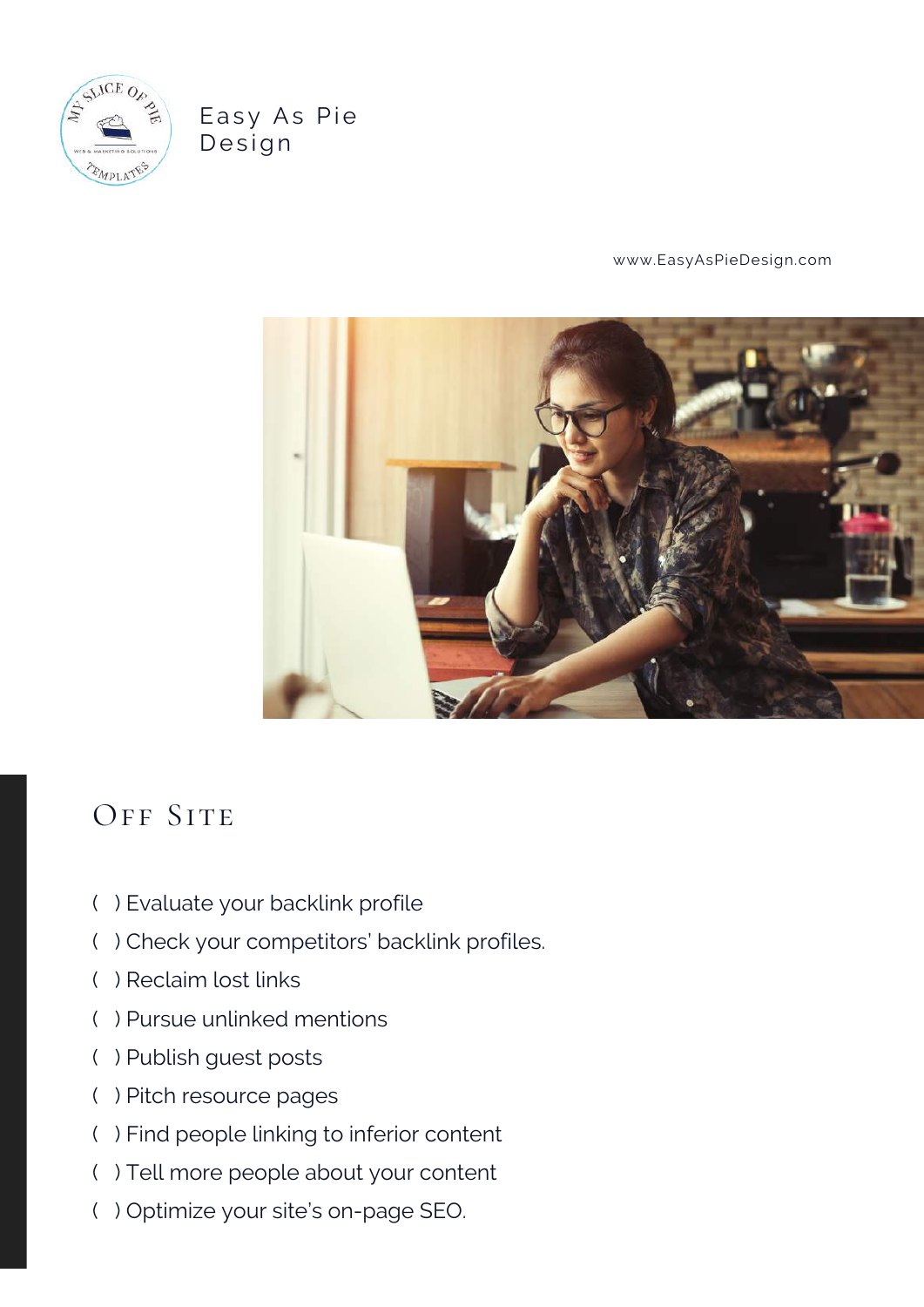

Easy As Pie Design

www.EasyAsPieDesign.com



#### local

- ( ) Know your ranking factors
- ( ) Optimize your domain
- ( ) Optimize Google My Business
- ( ) Get social and get niche
- ( ) Encourage user reviews and ratings
- ( ) Generate backlinks and referral traffic
- ( ) Don't forget about mobile usability